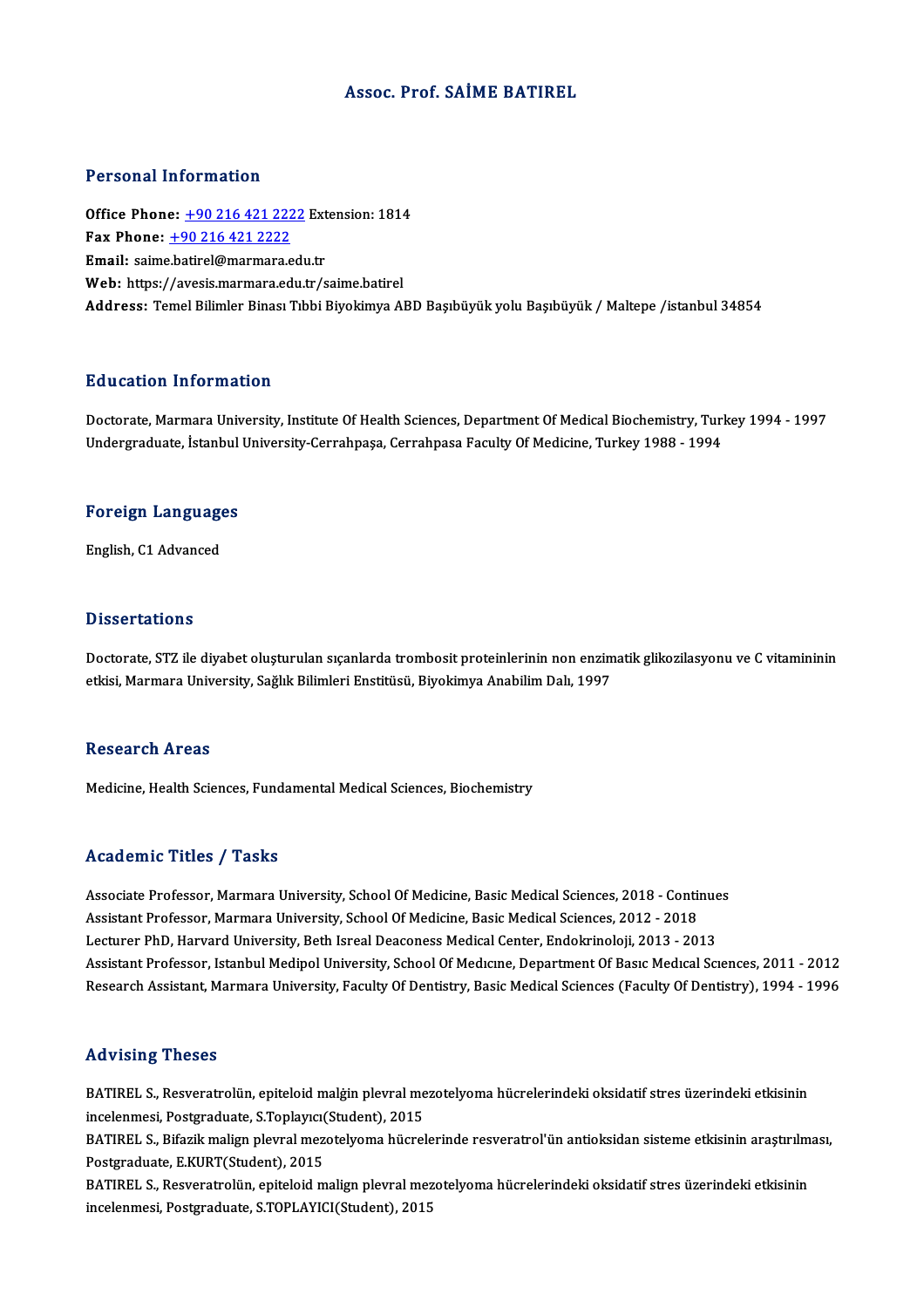# Articles Published in Journals That Entered SCI, SSCI and AHCI Indexes

rticles Published in Journals That Entered SCI, SSCI and AHCI Index<br>I. Pectin-Zeolite-Based Wound Dressings with Controlled Albumin Release<br>Keepese B. Kurksueslu O. Tetlier M. Dipler Desenau G. BATIBELS, Cuner E.S. I. Pectin-Zeolite-Based Wound Dressings with Controlled Albumin Release<br>Kocaaga B., Kurkcuoglu O., Tatlier M., Dinler-Doganay G., BATIREL S., Guner F. S. Pectin-Zeolite-Based Wound Dressings with Cont<br>Kocaaga B., Kurkcuoglu O., Tatlier M., Dinler-Doganay G<br>POLYMERS, vol.14, no.3, 2022 (Journal Indexed in SCI)<br>Emas BEC Coated Single Wall Carbon Nanotube ( II. Fmoc-PEG Coated Single-Wall Carbon Nanotube Carriers by Non-covalent Functionalization: An<br>Experimental and Molecular Dynamics Study POLYMERS, vol.14, no.3, 2022 (Journal Indexed in S<br>Fmoc-PEG Coated Single-Wall Carbon Nanotu<br>Experimental and Molecular Dynamics Study<br>Voninut V, Kilja S, Cuner Vilmer O, 7 , Bereglu S, N Fmoc-PEG Coated Single-Wall Carbon Nanotube Carriers by Non-covalent Functionalization: An<br>Experimental and Molecular Dynamics Study<br>Yeniyurt Y., Kilic S., Guner-Yilmaz O. Z. , Bozoglu S., Meran M., Baysak E., Kurkcuoglu O Experi<br>Yeniyur<br>S., et al.<br>ERONTI Yeniyurt Y., Kilic S., Guner-Yilmaz O. Z. , Bozoglu S., Meran M., Baysak E., Kurkcuoglu O., Hızal G.,<br>S., et al.<br>FRONTIERS IN BIOENGINEERING AND BIOTECHNOLOGY, vol.9, 2021 (Journal Indexed in SCI)<br>Dual effect of pressine l S., et al.<br>FRONTIERS IN BIOENGINEERING AND BIOTECHNOLOGY, vol.9, 2021 (Journal Indexed in SCI)<br>III. Dual effect of procaine-loaded pectin hydrogels: pain management and in vitro wound healing<br>Redeply S. Celil: B. E., Kegag FRONTIERS IN BIOENGINEERING AND BIOTECHNOLOGY, vol.9, 2021 (Journ<br>Dual effect of procaine-loaded pectin hydrogels: pain management<br>Rodoplu S., Celik B. E. , Kocaaga B., Öztürk C., Batırel S., Turan D., Güner F. S.<br>POLYMER Dual effect of procaine-loaded pectin hydrogel<br>Rodoplu S., Celik B. E. , Kocaaga B., Öztürk C., Batırel S<br>POLYMER BULLETIN, 2020 (Journal Indexed in SCI)<br>2. Thiobarhituris asid addition improves struct Rodoplu S., Celik B. E. , Kocaaga B., Öztürk C., Batırel S., Turan D., Güner F. S.<br>POLYMER BULLETIN, 2020 (Journal Indexed in SCI)<br>IV. 2-Thiobarbituric acid addition improves structural integrity and controlled drug delive POLYMER BULLETIN, 2020 (Journal<br>2-Thiobarbituric acid addition in<br>biocompatible pectin hydrogels<br>Cuper 0.7 - Kosassa B. Batirol S. K. 2-Thiobarbituric acid addition improves structural in<br>biocompatible pectin hydrogels<br>Guner O. Z. , Kocaaga B., Batirel S., Kurkcuoglu O., Guner F. S.<br>INTERNATIONAL JOURNAL OF POLYMERIC MATERIALS AND biocompatible pectin hydrogels<br>Guner O. Z. , Kocaaga B., Batirel S., Kurkcuoglu O., Guner F. S.<br>INTERNATIONAL JOURNAL OF POLYMERIC MATERIALS AND POLYMERIC BIOMATERIALS, 2020 (Journal Indexed<br>in SCD Guner<br>INTERN<br>in SCI)<br>Theon INTERNATIONAL JOURNAL OF POLYMERIC MATERIALS AND POLYMERIC BIOMATERIALS, 2020 (Journal Inde<br>in SCI)<br>V. Theophylline-loaded pectin-based hydrogels. II. Effect of concentration of initial pectin solution,<br>are calinhar time a in SCI)<br>Theophylline-loaded pectin-based hydrogels. II. Effect of concentration of initial pectin<br>crosslinker type and cation concentration of external solution on drug release profile<br>Sariagly E. Kossage B.A., Turen D. BA Theophylline-loaded pectin-based hydrogels. II. Effe<br>crosslinker type and cation concentration of externa<br>Sarioglu E., Kocaaga B.A. , Turan D., BATIREL S., Güner F.S.<br>JOUPMAL OF APPLIED POLYMER SCIENCE vol 126, De 42, 2 crosslinker type and cation concentration of external solution on drug release<br>Sarioglu E., Kocaaga B. A. , Turan D., BATIREL S., Güner F. S.<br>JOURNAL OF APPLIED POLYMER SCIENCE, vol.136, no.43, 2019 (Journal Indexed in SCI Sarioglu E., Kocaaga B. A. , Turan D., BATIREL S., Güner F. S.<br>JOURNAL OF APPLIED POLYMER SCIENCE, vol.136, no.43, 2019 (Journal Indexed in SCI)<br>VI. Low-methoxyl pectin-zeolite hydrogels controlling drug release promote in JOURNAL OF APPLIED POLYMER SCIENCE, vol.136, no.43, 20<br>Low-methoxyl pectin-zeolite hydrogels controlling dr<br>Kocaaga B., Kurkcuoglu O., Tatlıer M., BATIREL S., Guner F. S.<br>JOURNAL OF APPLIED POLYMER SCIENCE vol.136, no.24, Low-methoxyl pectin-zeolite hydrogels controlling drug release promote in vit<br>Kocaaga B., Kurkcuoglu O., Tatlıer M., BATIREL S., Guner F. S.<br>JOURNAL OF APPLIED POLYMER SCIENCE, vol.136, no.24, 2019 (Journal Indexed in SCI) Kocaaga B., Kurkcuoglu O., Tatlier M., BATIREL S., Guner F. S.<br>JOURNAL OF APPLIED POLYMER SCIENCE, vol.136, no.24, 2019 (Journal Indexed in SCI)<br>VII. Antitumor and antimetastatic effects of walnut oil in esophageal adenoca JOURNAL OF APPLIED POLYMER SCIENCE, vol.136, no.24, 2019 (Journal and antimetastatic effects of walnut oil in esophaged by Batırel S., Yilmaz A.M., Şahin A., Perakakis N., Ozer N., Mantzoros C.S. Antitumor and antimetastatic effects of walnut oil in esophageal adenoc<br>Batırel S., Yilmaz A. M. , Şahin A., Perakakis N., Ozer N., Mantzoros C. S.<br>Clinical Nutrition, vol.37, pp.2166-2171, 2018 (Journal Indexed in SCI Exp Batırel S., Yilmaz A. M. , Şahin A., Perakakis N., Ozer N., Mantzoros C. S.<br>Clinical Nutrition, vol.37, pp.2166-2171, 2018 (Journal Indexed in SCI Expanded)<br>VIII. Theophylline-loaded pectin-based hydrogels. I. Effect o Clinical Nutrition, vol.37<br>Theophylline-loaded<br>drug release profile<br>Cuner 0.7 - Cam C - Ar Theophylline-loaded pectin-based hydrogels. I. Effect of med<br>drug release profile<br>Guner O. Z. , Cam C., Arabacioglu-Kocaaga B., BATIREL S., Guner F. S.<br>JOUPMAL OF APPLIED POLYMER SCIENCE vol.135, no.22, 2019 (Jou drug release profile<br>Guner O. Z. , Cam C., Arabacioglu-Kocaaga B., BATIREL S., Guner F. S.<br>JOURNAL OF APPLIED POLYMER SCIENCE, vol.135, no.38, 2018 (Journal Indexed in SCI)<br>Researsh advances in metabelism 2017 Guner O. Z., Cam C., Arabacioglu-Kocaaga B., J<br>JOURNAL OF APPLIED POLYMER SCIENCE, vo<br>IX. Research advances in metabolism 2017 JOURNAL OF APPLIED POLYMER SCIENCE, vol.135, no.38, 2018 (Journal Indexed in SCI)<br>Research advances in metabolism 2017<br>Perakakis N., Ghaly W., Peradze N., Boutari C., BATIREL S., Douglas V. P. , Mantzoros C. S.<br>METAPOLISM IX. Research advances in metabolism 2017<br>Perakakis N., Ghaly W., Peradze N., Boutari C., BATIREL S., Douglas V. P. , Mantzoros C. S.<br>METABOLISM-CLINICAL AND EXPERIMENTAL, vol.83, pp.280-289, 2018 (Journal Indexed in SCI) Perakakis N., Ghaly W., Peradze N., Boutari C., BATIREL S., Douglas V. P. , Mantzoros C. S.<br>METABOLISM-CLINICAL AND EXPERIMENTAL, vol.83, pp.280-289, 2018 (Journal Indexed in SCI)<br>X. Resveratrol induces cell cycle arrest a META<br>Resv<br>cells<br>PATII Resveratrol induces cell cycle arrest and apoptosis in e<sub>l</sub><br>cells<br>BATIREL S., Altundag E. M. , Toplayici S., Corek C., BATIREL H. F.<br>TURKISH JOURNAL OF RIOCHEMISTRY TURK BIVOKIMYA DERC BATIREL S., Altundag E. M., Toplayici S., Corek C., BATIREL H. F.

cells<br>BATIREL S., Altundag E. M. , Toplayici S., Corek C., BATIREL H. F.<br>TURKISH JOURNAL OF BIOCHEMISTRY-TURK BIYOKIMYA DERGISI, vol.43, no.2, pp.197-204, 2018 (Journal<br>Indexed in SCI) TURKISH JOURNAL OF BIOCHEMISTRY-TURK BIYOKIMYA DERGISI, vol.43, no.2, pp.197-204, 2018 (Journal<br>Indexed in SCI)<br>XI. Supplementation of docosahexaenoic acid (DHA) / Eicosapentaenoic acid (EPA) in a ratio of 1/1.3<br>during the

Indexed in SCI)<br>Supplementation of docosahexaenoic acid (DHA) / Eicosapentaenoic acid (EPA) in<br>during the last trimester of pregnancy results in EPA accumulation in cord blood<br>Burylardy N. Orali S. Alturtes S. L. BATIBELS, Supplementation of docosahexaenoic acid (DHA) / Eicosapentae<br>during the last trimester of pregnancy results in EPA accumulati<br>Buyukuslu N., Ovali S., Altuntas S. L. , BATIREL S., Yigit P., Garipagaoglu M.<br>PROSTACLANDINS LE during the last trimester of pregnancy results in EPA accumulation in cord blood<br>Buyukuslu N., Ovali S., Altuntas S. L. , BATIREL S., Yigit P., Garipagaoglu M.<br>PROSTAGLANDINS LEUKOTRIENES AND ESSENTIAL FATTY ACIDS, vol.125 Buyukuslu N., Ovali S., Altuntas S. L., BATIREL S., Yigit P., Garipagaoglu M. PROSTAGLANDINS LEUKOTRIENES AND ESSENTIAL FATTY ACIDS, vol.125, pp.32-36, 2017 (Journal Indexed in<br>SCI)<br>XII. **MON-P056: The Relationship of the Serum Irisin Levels and Anthropometric Measurements of Obese**<br>and Non-Obeses b

# SCI)<br>MON-P056: The Relation<br>and Non-Obesechildren<br>ESIN K. SANLIER N. ADAL

and Non-Obesechildren<br>ESİN K., ŞANLIER N., ADAL S. E. , BATIREL S., ULFER G., YIGIT P.

Clinical Nutrition, vol.36, pp.200, 2017 (Journal Indexed in SCI Expanded)

ESİN K., ŞANLIER N., ADAL S. E. , BATIREL S., ULFER G., YIGIT P.<br>Clinical Nutrition, vol.36, pp.200, 2017 (Journal Indexed in SCI Expanded)<br>XIII. Resveratrol Induces Apoptosis Through Oxidative Stress in Biphasic Malig Clinic<br>Res<mark>v</mark><br>Cells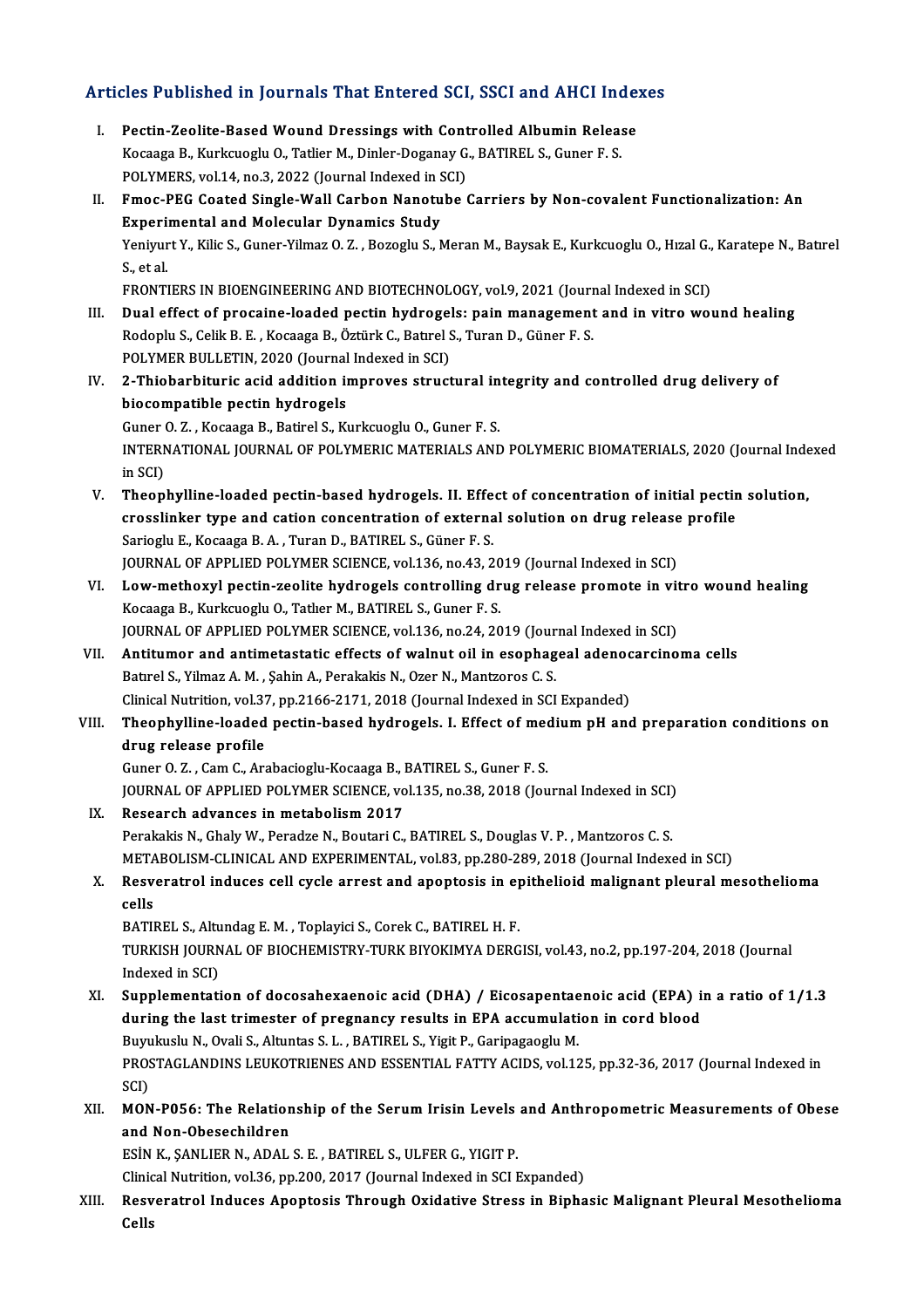|        | BATIREL S., MUTLU ALTUNDAG E., KURT E., BATIREL H. F.                                                  |
|--------|--------------------------------------------------------------------------------------------------------|
|        | Turkish Journal of Biochemistry, vol.41, pp.1-2, 2016 (Journal Indexed in SCI Expanded)                |
| XIV.   | Alpha linolenic acid and oleic acid additively down-regulate malignant potential and positively cross- |
|        | regulate AMPK/S6 axis in OE19 and OE33 esophageal cancer cells                                         |
|        | Moon H., Batirel S., Mantzoros C. S.                                                                   |
|        | METABOLISM-CLINICAL AND EXPERIMENTAL, vol.63, no.11, pp.1447-1454, 2014 (Journal Indexed in SCI)       |
| XV.    | The effect of Irisin on antioxidant system in liver                                                    |
|        | BATIREL S., Bozaykut P., Altundag E. M., Ozer N., Mantzoros C. S.                                      |
|        | FREE RADICAL BIOLOGY AND MEDICINE, vol.75, 2014 (Journal Indexed in SCI)                               |
| XVI.   | Resveratrol: French paradox revisited                                                                  |
|        | Catalgol B., BATIREL S., Taga Y., Ozer N.                                                              |
|        | FRONTIERS IN PHARMACOLOGY, vol.3, 2012 (Journal Indexed in SCI)                                        |
| XVII.  | Cellular Protection and Therapeutic Potential of Tocotrienols                                          |
|        | Catalgol B., Batirel S., Ozer N.                                                                       |
|        | CURRENT PHARMACEUTICAL DESIGN, vol.17, no.21, pp.2215-2220, 2011 (Journal Indexed in SCI)              |
| XVIII. | Effects of Short-Term Streptozotocin-Induced Diabetes and Vitamin C on Platelet Non-Enzymatic          |
|        | Glycation                                                                                              |
|        | Batirel S., YARAT A., Emekli N.                                                                        |
|        | PATHOPHYSIOLOGY OF HAEMOSTASIS AND THROMBOSIS, vol.37, pp.72-76, 2009 (Journal Indexed in SCI)         |
| XIX.   | Interferon-gamma knockout fails to confer protection against obliteration in heterotopic murine        |
|        | tracheal allografts                                                                                    |
|        | Batirel H., Batirel S., Mitchell R., Swanson S.                                                        |
|        | JOURNAL OF HEART AND LUNG TRANSPLANTATION, vol.24, no.6, pp.658-664, 2005 (Journal Indexed in SCI)     |
| XX.    | Tumor necrosis factor receptor-1 and-2 double deficiency reduces graft arterial disease in murine      |
|        | cardiac allografts                                                                                     |
|        | Suzuki J., Cole S., Batirel S., Kosuge H., Shimizu K., Isobe M., Libby P., Mitchell R.                 |
|        | AMERICAN JOURNAL OF TRANSPLANTATION, vol.3, no.8, pp.968-976, 2003 (Journal Indexed in SCI)            |
| XXI.   | OX40 ligand deficiency in either donors or hosts diminishes graft arterial disease in cardiac          |
|        | allografts                                                                                             |
|        | Suzuki J., Cole S., Batirel S., Chen A., Sharpe A., Mitchell R.                                        |
|        | CIRCULATION, vol.104, no.17, pp.243, 2001 (Journal Indexed in SCI)                                     |
| XXII.  | Thrombospondin-1 is an important mediator of intimal hyperplasia in allograft arteriopathy             |
|        | Suzuki J., Zhao X., Cole S., Batirel S., Lawler J., Libby P., Mitchell R.                              |
|        | CIRCULATION, vol.104, no.17, pp.16, 2001 (Journal Indexed in SCI)                                      |
| XXIII. | The roles of donor vs. host tumor necrosis factor receptor signaling in allograft arteriopathy         |
|        | Suzuki J., Cole S., Batirel S., Mitchell R.                                                            |
|        | CIRCULATION, vol.104, no.17, pp.91, 2001 (Journal Indexed in SCI)                                      |
|        |                                                                                                        |

## Articles Published in Other Journals

- Turicles Published in Other Journals<br>I. The Effects of Maternal Omega-3 Fatty AcidSupplementation on Breast Milk Fatty AcidComposition<br>AVE PÜVÜKUSLUN PATIRELS VOLDAS İLKTAC H-CARİBAĞAQĞLU DENİZHAN M AUS 1 dönence in Ocher Journale<br>The Effects of Maternal Omega-3 Fatty AcidSupplementation on Breast Milk<br>AYE., BÜYÜKUSLU N., BATIREL S., YOLDAŞ İLKTAÇ H., GARİPAĞAOĞLU DENİZHAN M.<br>Asta Pharmasautisa Ssiansia yol 56 nn 27 2 The Effects of Maternal Omega-3 Fatty AcidSupplementation on Breast Milk Fatty A<br>AY E., BÜYÜKUSLU N., BATIREL S., YOLDAŞ İLKTAÇ H., GARİPAĞAOĞLU DENİZHAN M.<br>Acta Pharmaceutica Sciencia, vol.56, pp.27-37, 2018 (Refereed Jou AY E., BÜYÜKUSLU N., BATIREL S., YOLDAŞ İLKTAÇ H., GARİPAĞAOĞLU DENİZHAN M.<br>Acta Pharmaceutica Sciencia, vol.56, pp.27-37, 2018 (Refereed Journals of Other Instit<br>II. Palmitic acid induces endoplasmic reticulum stress in A Acta Pharmaceutica Sciencia, vol.56, pp.27-37, 2018 (Refereed Journals of Other Institutions)
- Palmitic acid induces endoplasmic reticulum stress in AML12 liver cells<br>Demirel T., BATIREL S.<br>MARMARA MEDICAL JOURNAL, vol.31, no.1, pp.40-46, 2018 (Journal Indexed in ESCI)<br>Effects of maternal intelse of n-2 fetty aside Demirel T., BATIREL S.<br>MARMARA MEDICAL JOURNAL, vol.31, no.1, pp.40-46, 2018 (Journal Indexed in ESCI)<br>III. Effects of maternal intake of n-3 fatty acids on lipid profile and leptin concentration in cord blood<br>PATIPELS, Bu
- MARMARA MEDICAL JOURNAL, vol.31, no.1, pp.40-46, 2<br>Effects of maternal intake of n-3 fatty acids on lip<br>BATIREL S., Buyukuslu N., Bekiroglu N., Garipagaoglu M.<br>MARMARA MEDICAL JOURNAL, vol.30, no.3, nn.160,176 Effects of maternal intake of n-3 fatty acids on lipid profile and leptin concentr<br>BATIREL S., Buyukuslu N., Bekiroglu N., Garipagaoglu M.<br>MARMARA MEDICAL JOURNAL, vol.30, no.3, pp.169-176, 2017 (Journal Indexed in ESCI)<br>T BATIREL S., Buyukuslu N., Bekiroglu N., Garipagaoglu M.<br>MARMARA MEDICAL JOURNAL, vol.30, no.3, pp.169-176, 2017 (Journal Indexed in ESCI)<br>IV. The Function of Sialic Acid as a Radical Scavenger in Experimental Hypothyro
-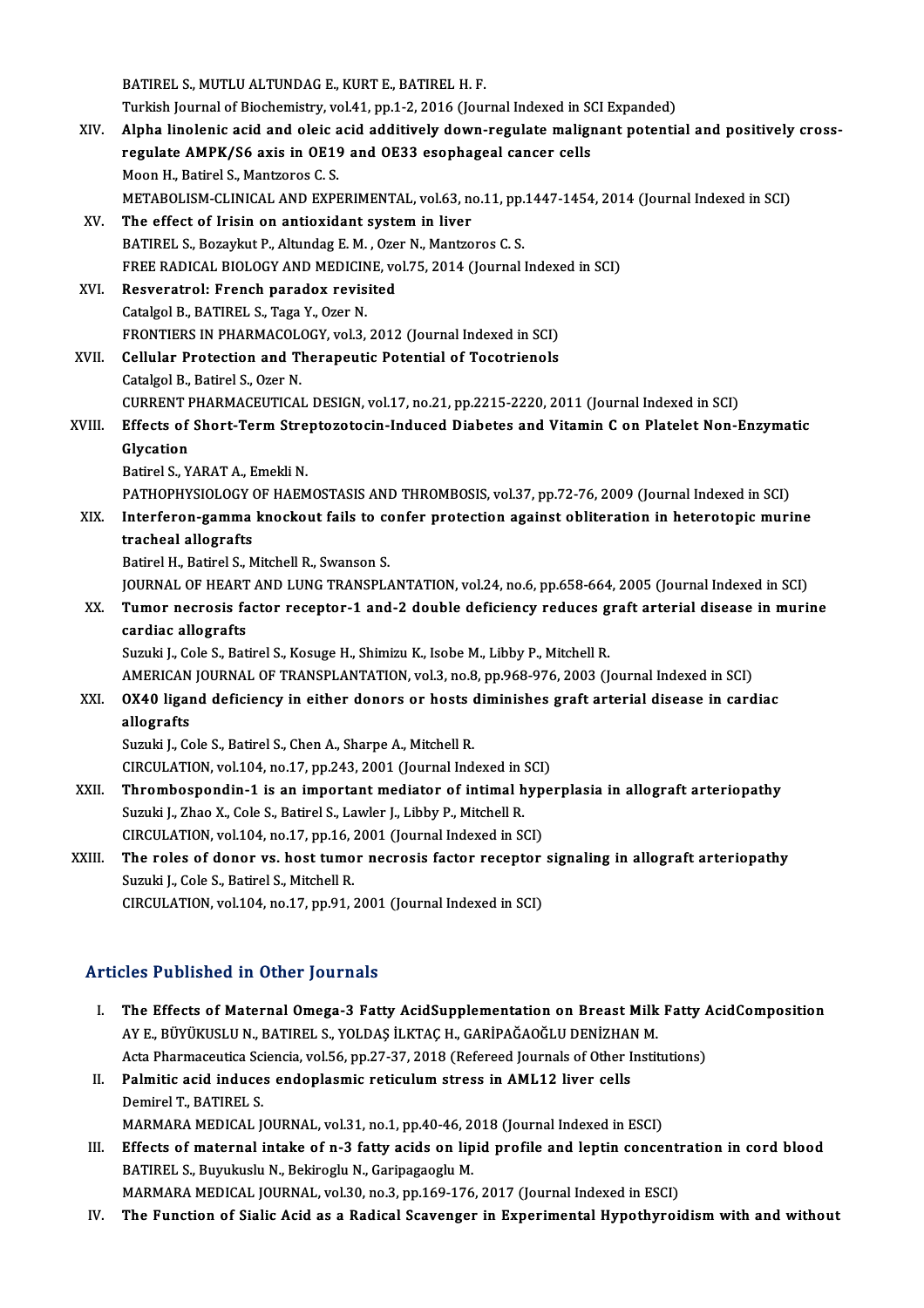Hyperlipidemia OKTAYN.Ş. ,USLUL.,BATIREL S.,EMEKLİN. Journal of Surgical Arts, vol.7, pp.75-79, 2014 (Refereed Journals of Other Institutions) OKTAY N. Ş. , USLU L., BATIREL S., EMEKLİ N.<br>Journal of Surgical Arts, vol.7, pp.75-79, 2014 (Refereed Journals of Other Institutions)<br>V. Deneysel hiperlipidemi ve Apo-B konjugatı uygulamasının kan doku faktörü seviyes Journal of Surgical Arts, vol.7, pp.75-79, 201<br>Deneysel hiperlipidemi ve Apo-B konju<br>doku faktörü aktivitesi üzerine etkileri<br>KULC B BATIBELS AKDESTE 7. EMEKLİ N Deneysel hiperlipidemi ve Apo-B konjug<br>doku faktörü aktivitesi üzerine etkileri<br>KILIÇ B., BATIREL S., AKDESTE Z., EMEKLİ N.<br>JOUPNAL OE MAPMARA UNIVERSITY INSTIT doku faktörü aktivitesi üzerine etkileri<br>KILIÇ B., BATIREL S., AKDESTE Z., EMEKLİ N.<br>JOURNAL OF MARMARA UNIVERSITY INSTITUTE OF HEALTH SCIENCES, vol.2, pp.64-71, 2012 (Other Refereed<br>National Journals) KILIÇ B., BATIREL S., AKDESTE Z., EMEKLİ N. JOURNAL OF MARMARA UNIVERSITY INSTITUTE OF HEALTH SCIENCES, vol.2, pp.64-71, 2012 (Othe<br>National Journals)<br>VI. Lens and Skin Protein Glycation Lipid Peroxidation and Glutathione Levels in Vitamin C<br>Administered Disbatis Pa National Journals)<br>Lens and Skin Protein Glyca<br>Administered Diabetic Rats<br>AKRAV T. RATIDELS, VARAT A Lens and Skin Protein Glycation Lipid I<br>Administered Diabetic Rats<br>AKBAY T., BATIREL S., YARAT A., EMEKLİ N.<br>EIPAT ÜNİVERSİTESİ SAĞLIK RİLİMLERİ TU Administered Diabetic Rats<br>AKBAY T., BATIREL S., YARAT A., EMEKLİ N.<br>FIRAT ÜNİVERSİTESİ SAĞLIK BİLİMLERİ TIP DERGİSİ, vol.24, pp.35-39, 2010 (Other Refereed National Journals) VII. F Ü Sag Bil Tıp Derg AKBAYT.,BATIREL S.,YARATA.,EMEKLİN. F Ü Sag Bil Tip Derg, no.24, pp.35-39, 2010 (Other Refereed National Journals) AKBAY T., BATIREL S., YARAT A., EMEKLİ N.<br>F Ü Sag Bil Tıp Derg, no.24, pp.35-39, 2010 (Other Refereed National Journals)<br>VIII. Tip II Diabetik Hastalarda Gliklazid Kullanımının Trombositlerin Adhezyon ve Agregasyon Mor F Ü Sag Bil Tıp I<br><mark>Tip II Diabetik</mark><br>Üzerine Etkisi<br>TASVÜREKLİ M Tip II Diabetik Hastalarda Gliklazid Kullanımının Trombositlerin Adhezyon<br>Üzerine Etkisi<br>TAŞYÜREKLİ M., TAŞAN E., BATIREL S., ÖĞÜTMEN D., ULUTİN A. N. T. , HATEMİ H. H.<br>Endelmineleiide Yönelisler vel 10. np 5.9.2001 (Other Üzerine Etkisi<br>TAŞYÜREKLİ M., TAŞAN E., BATIREL S., ÖĞÜTMEN D., ULUTİN A. N. T. , HATEMİ H. H.<br>Endokrinolojide Yönelişler, vol.10, pp.5-8, 2001 (Other Refereed National Journals)<br>Diabetik makroonijonati olusumunda lisinonr TAŞYÜREKLİ M., TAŞAN E., BATIREL S., ÖĞÜTMEN D., ULUTİN A. N. T. , HATEMİ H. H.<br>Endokrinolojide Yönelişler, vol.10, pp.5-8, 2001 (Other Refereed National Journals)<br>IX. Diabetik makroanjiopati oluşumunda lisinoprilin et

- Endokrinolojide Yönelişler, vol.10, pp.5-8, 2001 (Other Refereed National Journal Laury Diabetik makroanjiopati oluşumunda lisinoprilin etkisi<br>BATIREL S., ÖĞÜTMEN D., GÜNAL R., ERENSOY N., YILMAZER S., HATEMİ H. H.<br>Klinik Diabetik makroanjiopati oluşumunda lisinoprilin etkisi<br>BATIREL S., ÖĞÜTMEN D., GÜNAL R., ERENSOY N., YILMAZER S., HATEMİ H. H<br>Klinik Gelişim, vol.7, pp.3332-3335, 1994 (Other Refereed National Journals)<br>Kurbağa kalbinin ka BATIREL S., ÖĞÜTMEN D., GÜNAL R., ERENSOY N., YILMAZER S., H.<br>Klinik Gelişim, vol.7, pp.3332-3335, 1994 (Other Refereed National<br>X. Kurbağa kalbinin kontraktilitesi üzerine kalsitoninin etkisi
- Klinik Gelişim, vol.7, pp.3332-3335, 1994 (Other Refereed National Journals)<br>X. Kurbağa kalbinin kontraktilitesi üzerine kalsitoninin etkisi<br>KÜÇÜKHÜSEYİN C., HATEMİ H. H. , KARATAŞ K., BATIREL S., ÖĞÜTMEN D. Endokrinolojide Yönelişler, vol.2, pp.7-9, 1993 (Other Refereed National Journals)

## Books&Book Chapters

ooks & Book Chapters<br>I. Resveratrol, reactive oxygen species, and mesothelioma<br>RATIRELS Resveratre<br>BATIREL S.<br>in: CANCER

Resveratrol, reactive oxygen species, and mesothelioma<br>BATIREL S.<br>in: CANCER Oxidative Stress and Dietary Antioxidants, Victor R Preedy, Vinood B Patel, Editor, Elsevier Academic<br>Press J ordrins, pp.465-474-2021 BATIREL S.<br>in: CANCER Oxidative Stress and Dio<br>Press, Londrina, pp.465-474, 2021<br>Orel Cliker Telerane Testi Press, Londrina, pp.465-474, 2021

- II. Oral Glikoz Tolerans Testi<br>BATIREL S.
	-

Oral Glikoz Tolerans Testi<br>BATIREL S.<br>in: Güncel Laboratuvar Tıbbı, Tuba Dal, Özgür Yanılmaz, Nural Cevahir, Saime Batırel, Editor, İstanbul Tıp<br>Kitanevleri, İstanbul, pp.303, 306, 3031 BATIREL S.<br>in: Güncel Laboratuvar Tıbbı, Tuba Dal,<br>Kitapevleri, İstanbul, pp.303-306, 2021<br>ANEMİ PİVOKİMYASI Kitapevleri, İstanbul, pp.303-306, 2021

## III. ANEMİ BİYOKİMYASI<br>BATIREL S., NESRİN E.

ANEMİ BİYOKİMYASI<br>BATIREL S., NESRİN E.<br>in: KLİNİK BİYOKİMYA, NESRİN EMEKLİ, TÜRKAN YİĞİTBAŞI, Editor, NOBEL TIP KİTABEVLERİ, İstanbul, pp.353-<br>370, 2015 **BATIREL S.**<br>in: KLİNİK<br>370, 2015<br>ATEROSKI 370, 2015<br>IV. ATEROSKLEROZ BİYOKİMYASI

BATIREL S., KARADEMİR B., KARTAL ÖZERN. ATEROSKLEROZ BİYOKİMYASI<br>BATIREL S., KARADEMİR B., KARTAL ÖZER N.<br>in: KLİNİK BİYOKİMYA, NESRİN EMEKLİ, TÜRKAN YİĞİTBAŞI, Editor, NOBEL TIP KİTAPEVLERİ, İstanbul, pp.209-<br>220, 2015 **BATIREL S.<br>in: KLİNİK<br>220, 2015<br>DİARETES** in: KLİNİK BİYOKİMYA, NESRİN EMEKLİ, TÜRI<br>220, 2015<br>V. DİABETES MELLİTUS ve LABORATUVAR<br>PATIPELS, EMEKLİ N 220, 2015<br><mark>DİABETES MELLİTU</mark>S<br>BATIREL S., EMEKLİ N.<br>in: KLİNİK PİYOKİMYA

DİABETES MELLİTUS ve LABORATUVAR<br>BATIREL S., EMEKLİ N.<br>in: KLİNİK BİYOKİMYA, NESRİN EMEKLİ, TÜRKAN YİĞİTBAŞI, Editor, NOBEL TIP KİTAPEVLERİ, İstanbul, pp.159-<br>174-2015 BATIREL S.<br>in: KLİNİK<br>174, 2015<br>Pataganer

# 174, 2015<br>VI. Patogenez

ZAMANİA., DEMİR C., AK G., BAYRAM H., BATIREL S., SAYGIDEĞER KONTY.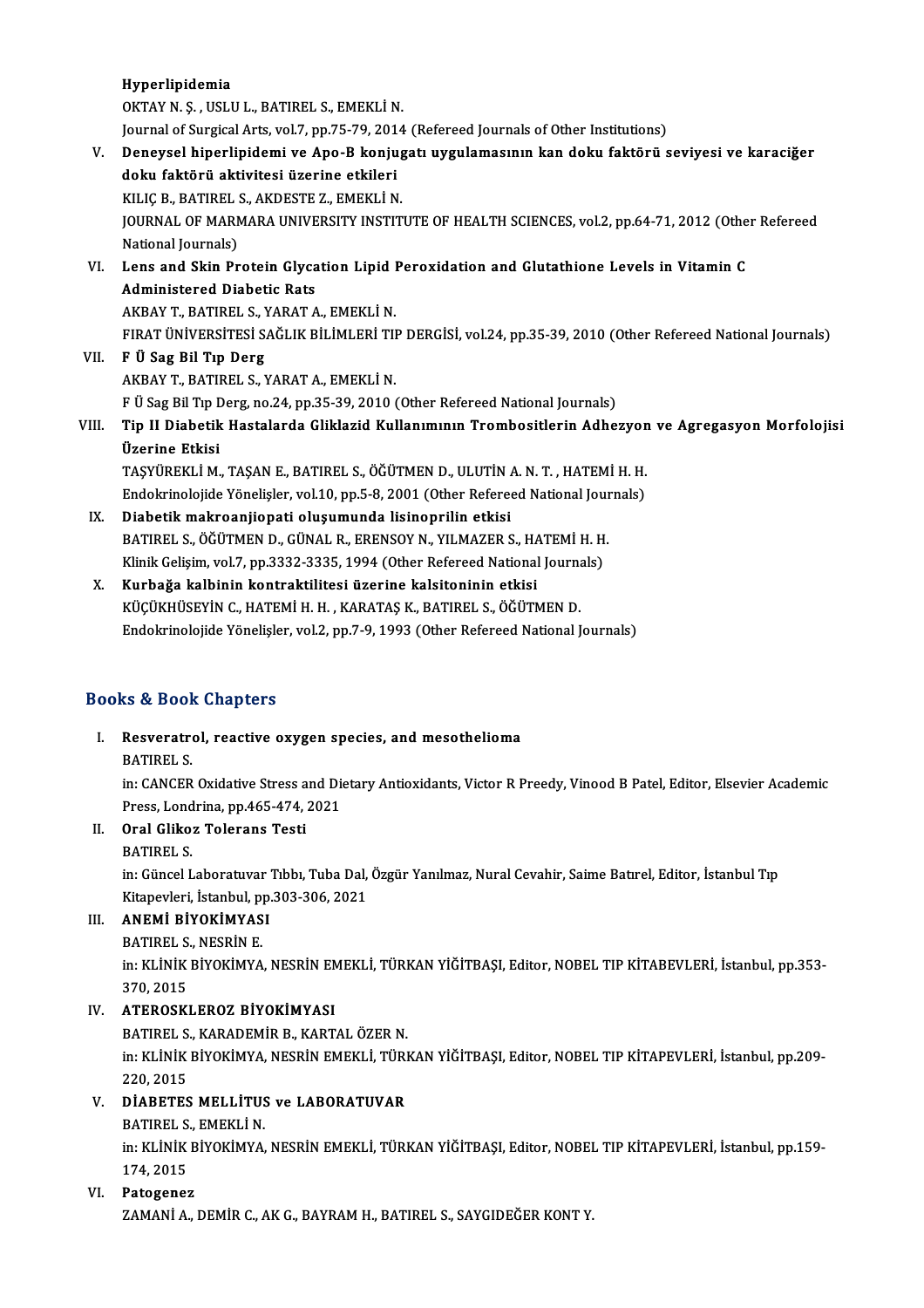in: Malign Plevral Mezotelyoma Türkiye Standartlar Rehberi, Muzaffer Metintaş, Editor, ESOGÜAKCİĞER ve PLEVRA<br>KANSERI ERİJIYCIJI AMA ve ARASTIRMA MERKEZİ, Eskisebin pp.17.26, 2014 in: Malign Plevral Mezotelyoma Türkiye Standartlar Rehberi, Muzaffer Metinta<br>KANSERLERİUYGULAMA ve ARAŞTIRMA MERKEZİ, Eskişehir, pp.17-26, 2014<br>KATAPOLİZMA KANSERLERİUYGULAMA ve ARAŞTIRMA MERKEZİ, Eskişehir, pp.17-26, 2014

## VII. KATABOLİZMA<br>BATIREL S.

in:KolayBiyokimya,AyselÖzpınar,Editor, İstanbulTıpKitapevi, İstanbul,pp.72-149,2011

### Refereed Congress / Symposium Publications in Proceedings

- efereed Congress / Symposium Publications in Proceedings<br>I. Anti-carcinogenic and anti-metastatic effects of resveratrol on esophagus adenocarcinoma<br>CETINKANA B TATAR V TATAR Z ALISIKE HANCLS VACIZE A PATIRELS Example 2008 of the University of the Microsofthe III is also<br>CETINKAYA B., TATAR Y., TATAR Z., ALIŞIK F., HANCI S., YAGIZ B.A., BATIREL S.<br>Call Death: Deseneration and Beseneration Sympesium 3 – 05 October 2019 Anti-carcinogenic and anti-metastatic effects of resveratrol on esoph<br>CETINKAYA B., TATAR Y., TATAR Z., ALIŞIK F., HANCI S., YAGIZ B. A. , BATIREL<br>Cell Death: Degeneration and Regeneration Symposium, 3 - 05 October 2019<br>Pr CETINKAYA B., TATAR Y., TATAR Z., ALIŞIK F., HANCI S., YAGIZ B. A. , BATIREL S.<br>Cell Death: Degeneration and Regeneration Symposium, 3 - 05 October 2019<br>II. Protein Yüklü Pektin-Zeolit Hidrojel Yara ÖrtüsüTasarımı ve K
- Cell Death: Degeneration and Regeneration Symposium, 3 05 October 2019<br>Protein Yüklü Pektin-Zeolit Hidrojel Yara ÖrtüsüTasarımı ve Karakteriz<br>KOCAAGA B., KÜRKÇÜOĞLU LEVİTAS A. Ö. , TATLIER M., BATIREL S., GÜNER F. S.<br>13 Protein Yüklü Pektin-Zeolit Hidrojel Yara ÖrtüsüTasarımı ve Kaı<br>KOCAAGA B., KÜRKÇÜOĞLU LEVİTAS A. Ö. , TATLIER M., BATIREL S., GÜN<br>13. Ulusal Kimya Mühendisliği Kongresi, Turkey, 3 - 06 September 2018<br>Matarnal n. 3. vağ as
- 13. Ulusal Kimya Mühendisliği Kongresi, Turkey, 3 06 September 2018<br>III. Maternal n-3 yağ asitleri alımının kordon kadınındaki lipid profili ve leptin düzeyleri üzerine etkileri 13. Ulusal Kimya Mühendisliği Kongresi, Turkey, 3 - 06 September 2018<br>Maternal n-3 yağ asitleri alımının kordon kadınındaki lipid profili ve<br>BATIREL S., BÜYÜKUSLU N., BEKİROĞLU G. N. , GARİPAĞAOĞLU DENİZHAN M.<br>8. Ulusal Ob Maternal n-3 yağ asitleri alımının kordon kadınındaki lipid pı<br>BATIREL S., BÜYÜKUSLU N., BEKİROĞLU G. N. , GARİPAĞAOĞLU DENİ<br>8. Ulusal Obezite Kongresi, İstanbul, Turkey, 23 - 26 November 2017<br>Pestin gealite based weynddre 8. Ulusal Obezite Kongresi, İstanbul, Turkey, 23 - 26 November 2017<br>IV. Pectin-zeolite based wounddressing materials for chronic imflammatory skin diseases
- KOCAAGA B., KURKCUOGLU LEVITAS O., TATLIER M., BATIREL S., GUNER S. International porous powder materials symposium and exhibition, Turkey, 12 - 15 September 2017 KOCAAGA B., KURKCUOGLU LEVITAS O., TATLIER M., BATIREL S., GUNER S.<br>International porous powder materials symposium and exhibition, Turkey, 12 - 15 September 2017<br>V. The relationship of the serum irisin levels and anthropo
- International porous<br>The relationship of<br>nonobesechildren<br>ESIN K. SANI IEP N The relationship of the serum irisin levels and anthropo<br>nonobesechildren<br>ESİN K., ŞANLIER N., ADAL S. E. , BATIREL S., ULFER G., YİĞİT P.<br>20th ESPEN Congress on Clinical Nutrition Metabolism, Hague I nonobesechildren<br>ESİN K., ŞANLIER N., ADAL S. E. , BATIREL S., ULFER G., YİĞİT P.<br>39th ESPEN Congress on Clinical Nutrition Metabolism, Hague, Netherlands, 9 - 12 September 2017

# ESİN K., ŞANLIER N., ADAL S. E. , BATIREL S., ULFER G., YİĞİT P.<br>39th ESPEN Congress on Clinical Nutrition Metabolism, Hague, Netherlands, 9 - 12 September 2017<br>VI. Epitelioid malign mezotelyoma hücrelerinin hücre döng 39th ESPEN Con<br><mark>Epitelioid mali</mark><br>tümoral etkisi<br>PATIPEL S. MIT Epitelioid malign mezotelyoma hücrelerinin hücre döngüsü ve ap<br>tümoral etkisi<br>BATIREL S., MUTLU ALTUNDAĞ E., ÇÖREK C., TOPLAYICI S., BATIREL H. F.<br>Türk Toraka Darnağı 20 Yıllık Kongresi Antakıa Turkay E., 00 Anril 2015

tümoral etkisi<br>BATIREL S., MUTLU ALTUNDAĞ E., ÇÖREK C., TOPLAYICI S., BATIREL H. F.<br>Türk Toraks Derneği 20. Yıllık Kongresi, Antalya, Turkey, 5 - 09 April 2017

BATIREL S., MUTLU ALTUNDAĞ E., ÇÖREK C., TOPLAYICI S., BATIREL H. F.<br>Türk Toraks Derneği 20. Yıllık Kongresi, Antalya, Turkey, 5 - 09 April 2017<br>VII. Resveratrol Induces Apoptosis Through Oxidative Stress in Biphasic Malig Türk Toraks Derneği 2<br>Resveratrol Induces<br>Mesothelioma Cells<br>RATIREL S. MUTULAL Resveratrol Induces Apoptosis Through Oxidative Stress in Biphasi<br>Mesothelioma Cells<br>BATIREL S., MUTLU ALTUNDAG E., KURT E., KARTAL ÖZER N., BATIREL H. F.<br>1st International Cell Death Bessarsk Congress Igmir Turkey 4, 07 M Mesothelioma Cells<br>BATIREL S., MUTLU ALTUNDAG E., KURT E., KARTAL ÖZER N., BATIREL H. F.<br>1st International Cell Death Research Congress, İzmir, Turkey, 4 - 07 May 2016, vol.41<br>Belationabin Betusen Senum Lantin Lavels and Q

- 1st International Cell Death Research Congress, İzmir, Turkey, 4 07 May 2016, vol.41<br>VIII. Relationship Between Serum Leptin Levels and Oxidative Antioxidative Status in Obese Children 1st International Cell Death Research Congress, İzmir, Turkey, 4 - 07 May 2016, vol.41<br>Relationship Between Serum Leptin Levels and Oxidative Antioxidative Stati<br>BAYRAMOĞLU F., ESİN K., ŞANLIER N., ADAL S. E. , BATIREL S., Relationship Between Serum Leptin Levels and Oxidative Antioxidati<br>BAYRAMOĞLU F., ESİN K., ŞANLIER N., ADAL S. E., BATIREL S., CAKICI C., YIGIT<br>16th International nutrition and Diagnostics Conference, 3 - 06 October 2016<br>B 16th International nutrition and Diagnostics Conference, 3 - 06 October 2016
	- IX. Resveratrol induces apoptosis through oxidative stress in biphasic malign pleural mesothelioma<br>cells cells<br>BATIREL S., Mutlu E., Kurt E., KARTAL ÖZER N., BATIREL H. F.<br>1st International Cell Death Research Congress, 4 - 07 May 2016<br>Besyspatrel Inhibits Malian Plaural Mesatheliama Cell Pre

BATIREL S., Mutlu E., Kurt E., KARTAL ÖZER N., BATIREL H. F.

- BATIREL S., Mutlu E., Kurt E., KARTAL ÖZER N., BATIREL H. F.<br>1st International Cell Death Research Congress, 4 07 May 2016<br>X. Resveratrol Inhibits Malign Pleural Mesothelioma Cell Proliferation Through Antioxidant System 1st International Cell Death Research Congress, 4 - 07 May 2016<br>Resveratrol Inhibits Malign Pleural Mesothelioma Cell Pro<br>BATIREL S., Kurt E., Toplayici S., Corek C., Altundag E. M. , Ozer N.<br>SEBB E/SNES Conforence Stuttge Resveratrol Inhibits Malign Pleural Mesothelioma Cell Proliferation<br>BATIREL S., Kurt E., Toplayici S., Corek C., Altundag E. M. , Ozer N.<br>SFRR-E/SNFS Conference, Stuttgart, Germany, 2 - 04 September 2015, vol.86<br>Besveratra BATIREL S., Kurt E., Toplayici S., Corek C., Altundag E. M. , Ozer N.<br>SFRR-E/SNFS Conference, Stuttgart, Germany, 2 - 04 September 2015, vol.86<br>XI. Resveratrol inhibits malign pleural mesothelioma cell proliferation th
- SFRR-E/SNFS Conference, Stuttgart, Germany, 2 04 September 2015, vol<br>Resveratrol inhibits malign pleural mesothelioma cell proliferation<br>BATIREL S., KURT E., SELİNA T., CEYDA Ç., ERGÜL A.M., KARTAL ÖZER N.<br>SERR E SNES CO Resveratrol inhibits malign pleural mesothelioma cell proliferation the BATIREL S., KURT E., SELINA T., CEYDA Ç., ERGÜL A. M. , KARTAL ÖZER N.<br>SFRR-E SNFS CONFERENCE 2015, Stuttgart, Germany, 1 - 04 September 2015<br>Besverat BATIREL S., KURT E., SELİNA T., CEYDA Ç., ERGÜL A. M. , KARTAL ÖZER N.<br>SFRR-E SNFS CONFERENCE 2015, Stuttgart, Germany, 1 - 04 September 2015<br>XII. Resveratrol inhibits proliferation of biphasic malign pleural mesotheli
- SFRR-E SNFS CONFER<br>Resveratrol inhibits<br>antioxidant system<br>FUPT E PATIPELS Resveratrol inhibi<br>antioxidant systen<br>KURT E., BATIREL S.<br>V. International Con antioxidant system<br>KURT E., BATIREL S.<br>V. International Congress of Molecular Medicine, İzmir, Turkey, 20 - 22 May 2015
	-

XIII. The effect of resveratrol on anti-oxidant system of epitheloid malignant pleural mesothelioma cells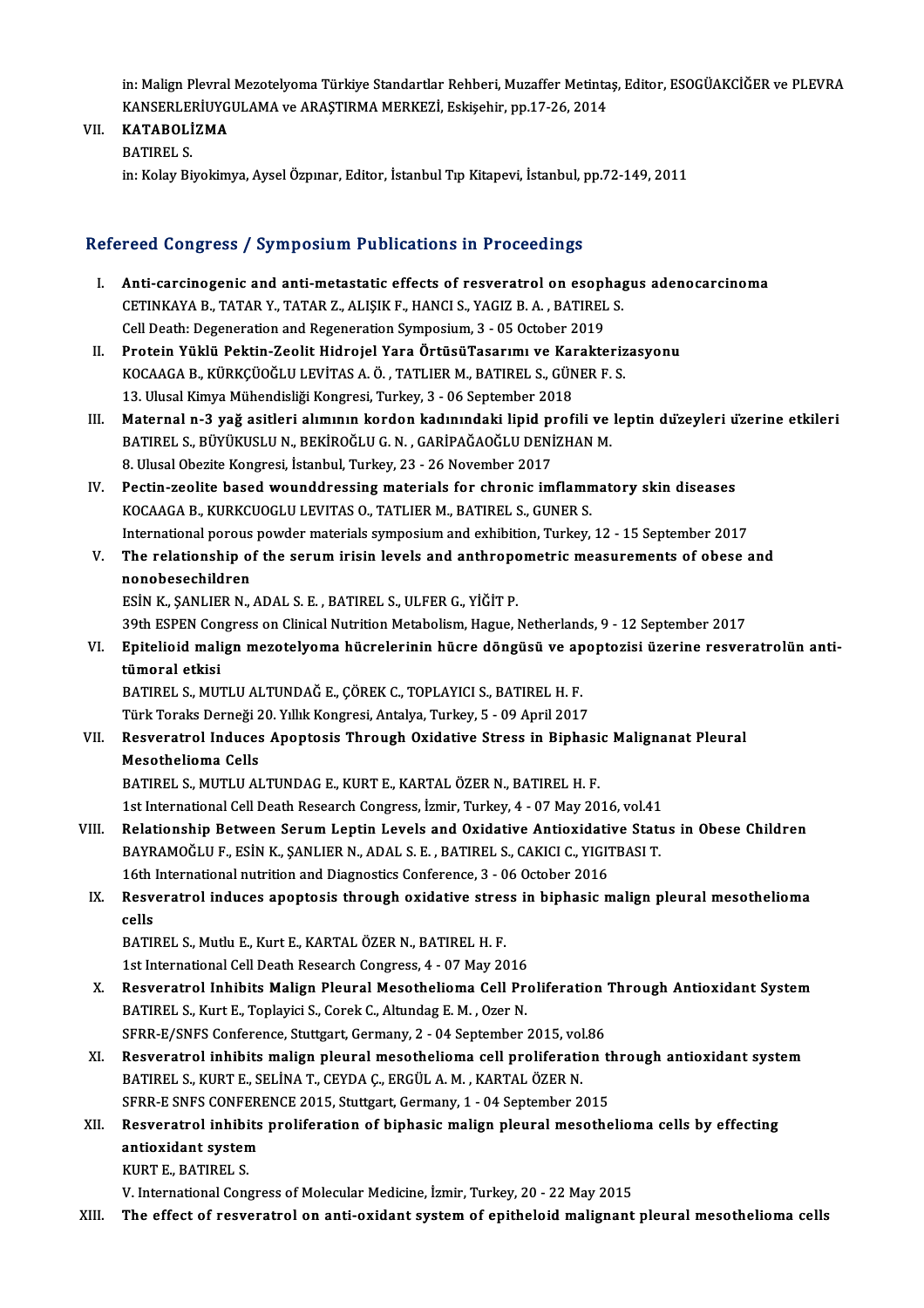TOPLAYICI S.,BATIREL S.

V. International Congress of Molecular Medicine, İzmir, Turkey, 20 - 22 May 2015

- TOPLAYICI S., BATIREL S.<br>V. International Congress of Molecular Medicine, İzmir, Turkey, 20 22 May 2015<br>XIV. Resveratrol induces cell death in human mesothelioma cells by inducing cell cycle arrest.<br>RATIREL S. MITH ILALT V. International Congress of Molecular Medicine, İzmir, Turkey, 20 - 22 May 2015<br>Resveratrol induces cell death in human mesothelioma cells by inducing cell cycle a<br>BATIREL S., MUTLU ALTUNDAĞ E., BATIREL H. F. , ÇÖREK C., Resveratrol induces cell death in human mesothelioma cells by inducing cell cycle arrest.<br>BATIREL S., MUTLU ALTUNDAĞ E., BATIREL H. F. , ÇÖREK C., KARADEMİR B., KARTAL ÖZER N.<br>12th International Mesothelioma Interest Group BATIREL S., MUTLU ALTUNDAĞ E., BATIREL H. F. , ÇÖREK C., KARADEMİR B., KARTAL ÖZER N.<br>12th International Mesothelioma Interest Group Conference, Cape-Town, South Africa, 21 - 24<br>XV. The effect of irisin on antioxidant syst
- 12th International Mesothelioma Interest Group Conference, Cape-Town, South Africa<br>The effect of irisin on antioxidant system in liver<br>BATIREL S., BOZAYKUT P., MUTLU ALTUNDAĞ E., KARTAL ÖZER N., MANTZOROS C. S.<br>Society for Society for Free Radical Research-Europe Meeting, Paris, France, 5 - 07 September 2014
- BATIREL S., BOZAYKUT P., MUTLU ALTUNDAĞ E., KARTAL ÖZER N., MANTZOROS C. S.<br>Society for Free Radical Research-Europe Meeting, Paris, France, 5 07 September 2014<br>XVI. Apoptotic and synergic effect of resveratrol and EGCG Corek C., Altundag E. M. , Batirel S., Ozer N., Taga Y., Kocturk S.<br>FEBS EMBO 2014 Conference, Paris, France, 30 August - 04 September 2014, vol.281, pp.437 Apoptotic and synergic effect of resveratrol and EGCG combination in DU-145 pros<br>Corek C., Altundag E. M. , Batirel S., Ozer N., Taga Y., Kocturk S.<br>FEBS EMBO 2014 Conference, Paris, France, 30 August - 04 September 2014,
- XVII. Apoptotic and synergic effect of resveratrol and EGCG combination in DU-145 prostate cancer cells ÇÖREK C., MUTLU ALTUNDAĞ E., BATIREL S., KARTAL ÖZER N., TAGA Y., KOÇTÜRK A. S. FEBS EMBO 2014 Conference, Paris, France, 30 August - 04 September 2014 CÖREK C., MUTLU ALTUNDAĞ E., BATIREL S., KARTAL ÖZER N., TAGA Y., KOÇTÜRK A. S.<br>FEBS EMBO 2014 Conference, Paris, France, 30 August - 04 September 2014<br>XVIII. Anticancer activity and synergic effect of resveratrol and EGCG
- FEBS EMBO 2014 Conference, Paris, France, 30 August 04 September 2014<br>Anticancer activity and synergic effect of resveratrol and EGCG combination in prostate ca<br>ÇÖREK C., MUTLU ALTUNDAĞ E., YILMAZ A. M. , BATIREL S., KAR Anticancer activity and synergic effect of resveratrol and EGCG combination<br>COREK C., MUTLU ALTUNDAĞ E., YILMAZ A. M. , BATIREL S., KARTAL ÖZER N., TAGA<br>1 Hücre Ölümü Araştırma Kongresi, İzmir, Turkey, 30 October - 03 Nove CÖREK C., MUTLU ALTUNDAĞ E., YILMAZ A. M. , BATIREL S., KARTAL ÖZER N., TAGA Y., KOÇTÜRK A. S.<br>1 Hücre Ölümü Araştırma Kongresi, İzmir, Turkey, 30 October - 03 November 2013<br>XIX. Evaluation of oxidant parameters in the
- 1 Hücre<br><mark>Evaluat</mark><br>mouse<br>ALTIDE Evaluation of oxidant parameters in the serum samples of polymer-peptide conjugates injected<br>mouse<br>ALTURFAN E. I. , KARAHAN M., ALTURFAN A. A. , BATIREL S., OKTAY N. Ş. , ÜSTÜNDAĞ Ü. V. , YAMAN O., AKDESTE<br>7. EMEKLİ N

mouse<br>ALTURFAN E.<br>Z., EMEKLİ N.<br>12th ISANH I. ALTURFAN E. I. , KARAHAN M., ALTURFAN A. A. , BATIREL S., OKTAY N. Ş. , ÜSTÜNDAĞ Ü. V. , YAMAN O., AKDES<br>Z., EMEKLİ N.<br>12th ISANH International Conference on Oxidative Stress, Redox States Antioxidants, Paris, France, 3 -

Z., EMEKLİ N.<br>12th ISANH International Conference on Oxidative Stress, Redox States Antioxidants, Paris, France, 3 - 04 July<br>2013 12th ISANH International Conference on Oxidative Stress, Redox States Antioxidants, Paris, France, 3<br>2013<br>XX. Renal oxidant and antioxidant parameters in polymer-peptid conjugates injected mouse

2013<br>Renal oxidant and antioxidant parameters in polymer-peptid conjugates injected mouse<br>ALTURFAN A. A. , KARAHAN M., ALTURFAN E. I. , BATIREL S., OKTAY N. Ş. , ALTUNDAĞ Ü. V. , YAMAN O., AKDESTE<br>7. EMEKLİ N Renal oxidal<br>ALTURFAN A.<br>Z., EMEKLİ N.<br>12th ISANH I. ALTURFAN A. A. , KARAHAN M., ALTURFAN E. I. , BATIREL S., OKTAY N. Ş. , ALTUNDAĞ Ü. V. , YAMAN O., AKDE.<br>Z., EMEKLİ N.<br>12th ISANH International Conference on Oxidative Stress, Redox States Antioxidants, Paris, France, 3 -

Z., EMEKLİ N.<br>12th ISANH International Conference on Oxidative Stress, Redox States Antioxidants, Paris, France, 3 - 04 July<br>2013

- XXI. İstanbul da yaşayan çocuklarda anemi oranı BATIREL S., YILMAZ F., AŞIKKUTLU E., YILDIRIM M., SARAÇM. X. Ulusal Klinik Biyokimya Kongresi, Muğla, Turkey, 15 - 18 April 2010
- XXII. İstanbul İlinde Yaşayan Kadınlarda Anemi Oranı BATIREL S., TANRITANIR B., AKBABA E., ÖZCAN G., ÇİFTÇİ A. X. Ulusal Klinik Biyokimya Kongresi, Muğla, Turkey, 15 - 18 April 2010 BATIREL S., TANRITANIR B., AKBABA E., ÖZCAN G., Ç.<br>X. Ulusal Klinik Biyokimya Kongresi, Muğla, Turkey, 1<br>XXIII. Public health services in İstanbul municipality
- X. Ulusal Kli<br>Public hea<br>BATIREL S.<br>12th World 12th World Congress on Public Health, İstanbul, Turkey, 27 April - 01 May 2009<br>12th World Congress on Public Health, İstanbul, Turkey, 27 April - 01 May 2009 BATIREL S.<br>12th World Congress on Public Health, İstanbul, Turkey, 27 A<br>XXIV. Evde Bakım Hizmet Sunumu ve Kullanımı Deneyimleri<br>PATIPEL S. TANPITANIP P. VII MAZ C.
- 12th World Congress on Public Health,<br>**Evde Bakım Hizmet Sunumu ve Kul**<br>BATIREL S., TANRITANIR B., YILMAZ G. Evde Bakım Hizmet Sunumu ve Kullanımı Deneyimleri<br>BATIREL S., TANRITANIR B., YILMAZ G.<br>2. Ulusal Evde Bakım Kongresi, İstanbul, Turkey, 20 - 23 April 2008<br>Interferen Camma Knoskout Fails te Canfor Protestian Agai

# BATIREL S., TANRITANIR B., YILMAZ G.<br>2. Ulusal Evde Bakım Kongresi, İstanbul, Turkey, 20 - 23 April 2008<br>XXV. Interferon Gamma Knockout Fails to Confer Protection Against Obliteration in Heterotopic Murine<br>Trasheal All 2. Ulusal Evde Bakım M<br>Interferon Gamma I<br>Tracheal Allografts<br>PATIPEL H E PATIP Interferon Gamma Knockout Fails to Confer Protection<br>Tracheal Allografts<br>BATIREL H. F. , BATIREL S., MITCHELL R. N. , SWANSON S. J.<br>The International Society of Heart and Lung Transplantation

BATIREL H. F., BATIREL S., MITCHELL R. N., SWANSON S. J.

Tracheal Allografts<br>BATIREL H. F. , BATIREL S., MITCHELL R. N. , SWANSON S. J.<br>The International Society of Heart and Lung Transplantation 22nd Annual Meeting, Washington, United States Of<br>America, 10 - 13 April 2002

## XXVI. Thrombospondin-1 is an important mediator of intimal hyperplasia in allograft arteriopathy America, 10 - 13 April 2002<br>Thrombospondin-1 is an important mediator of intimal hyperplasia in allo<br>SUZUKI J., ZHAO X. M. , COLE S. E. , BATIREL S., LAWLER J., LIBBY P., MITCHELL R. N.<br>Scientific Seccions 2001 of American Scientific Sessions 2001 of American Heart Association, California, United States Of America, 11 - 14 November<br>2001 SUZUI<br>Scient<br>2001<br>OX 40 Scientific Sessions 2001 of American Heart Association, California, United States Of America, 11 - 14 Nover<br>2001<br>XXVII. OX-40 ligand deficiency in either donors or hosts diminishes graft arterial disease in cardiac<br>allegra

2001<br><mark>OX-40</mark> lig:<br>allografts